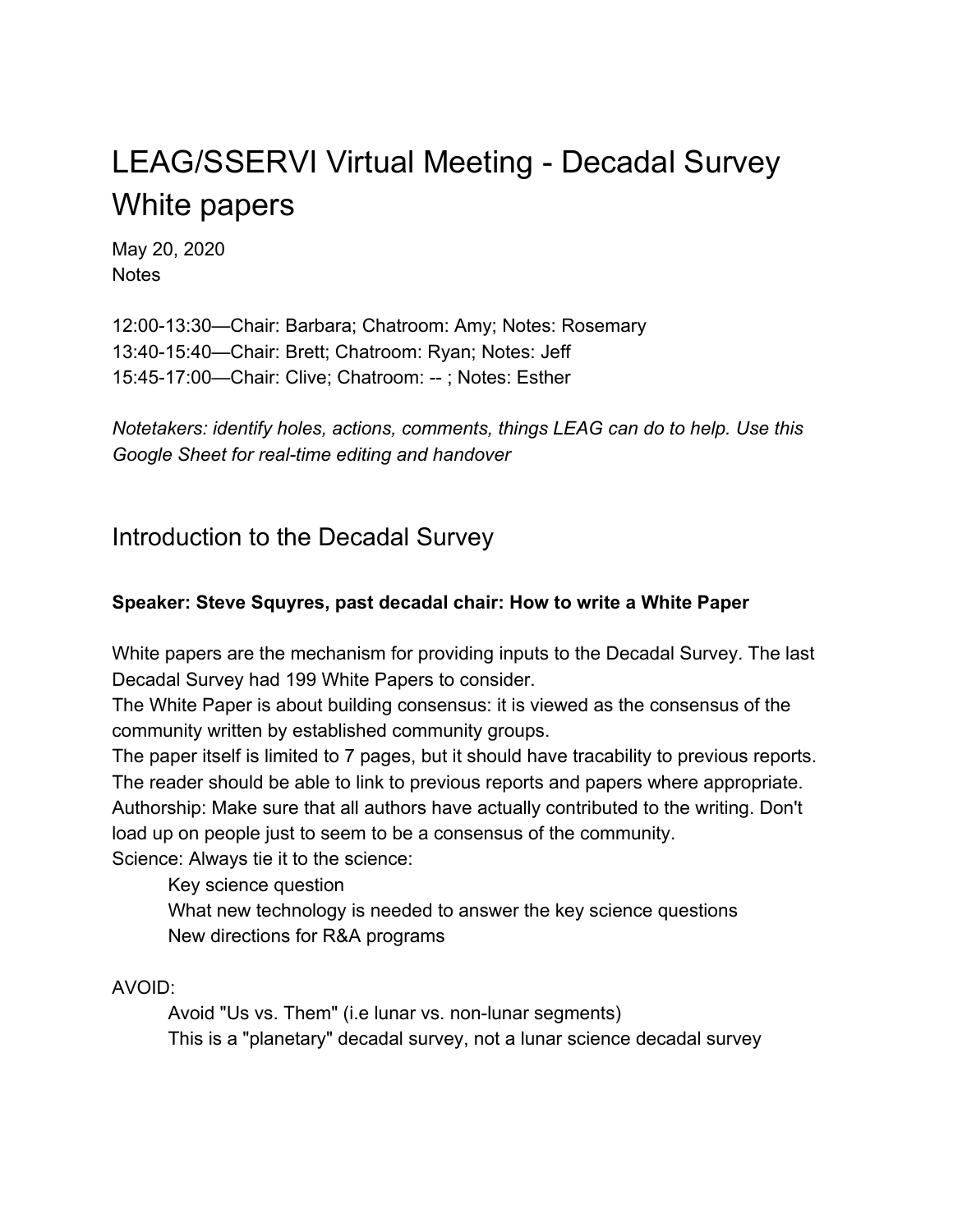Don't fall into the trap of current focus = future focus. Example: last time the focus was on asteroid science, now the focus is on the Moon-Mars initiatives. do NOT assume that the focus will stay the same. It never does.

DO: Understand that there is always a trade of the ratio of science return/cost. Show how lunar science advances planetary science. Focus on new lunar science since the last decadal. Pay attention to communications from the decadal leadership. Understand the unique aspect of resumption of human presence on the lunar surface and the chance to carry this over. Identify and clearly state priorities.

Build consensus Be concise. Avoid jargon. Clear concise writing is essential.

READ: Read the Survey's Statement of Task (On Decadal Website)

### QUESTIONS:

1. Renee Weber (MSFC): How do you write the defining paper of your career during the Covid-19 pandemic? Answer: Good use of collaboration tools. (Flexibility in the schedule is not going to happen even though it would not be a bad thing.) Don't "dash off" a white paper. Papers are often written with long-range collaboration, so this is not at all unusual. Steve suggested loosening the date would be a good idea, give the fact that he's requesting career-defining papers in a time when people are working with home and managing kids and dealing with other distractions.

2. Peter Schubert: Pure scince vs. application? Answer: Technology should be tied to the science. Technology in search of an application is not what is wanted.

3. Paul Lucey: Seven pages is short. On complex subjects is it better to have one white paper or ten or what? Answer: A 70 page white paper cut into 10 white papers is not a good approach. The best way to manage the page limit is good referencing. A lot of reports already represent the community view. The best way to keep the number of white papers manageably low is good referencing.

4. Barb Cohen: Flavors of recommendations: R&A money, missions? Answer: Opening sections always deal with the science. First a statement the science at the time of writing is of considerable value. State the knowledge gaps. State the priorities. Second flow down to R&A , missions, objectives. The last two pages should discuss measures that might fill in the knowledge gaps.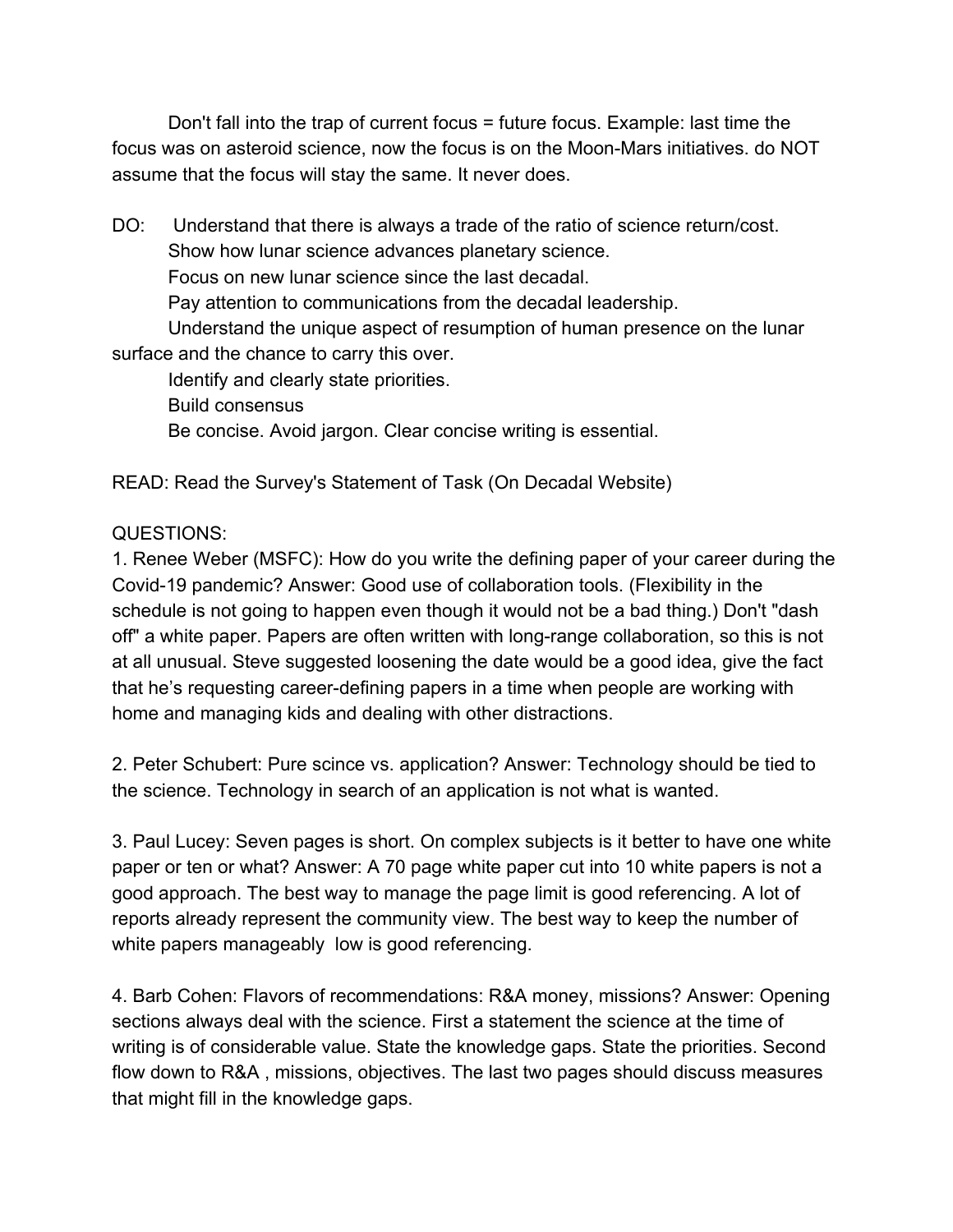5. Clive Neal: The last time there was a tight-rope between what could be said and what could not be said. The last time the emphasis was on asteroids and not on the Moon. Now Artemis is real. How to deal with SMD-HEO? Answer: Now we have the opportunity to establish science priorities for surface exploration of the Moon. Look at the "Statement of Task." It is different from the last decadal.

### **David H. Smith, Planetary Decadal Study Director**

David Smith recommended people watching this video recorded May 7 earlier career Whitepaper 101 workshop. <https://vimeo.com/418576172>

Statement of Task and other general information about the decadal survey: [https://www.nationalacademies.org/our-work/planetary-science-and-astrobiology-decad](https://www.nationalacademies.org/our-work/planetary-science-and-astrobiology-decadal-survey-2023-2032) [al-survey-2023-2032](https://www.nationalacademies.org/our-work/planetary-science-and-astrobiology-decadal-survey-2023-2032)

Read the Statement of Task - it contains advice: scope, considerations, approach. This is important but not binding. However do not go over the scope.

White paper submissions will be accepted until 11:59 p.m. EDT, July 4, 2020. The July submission deadline is not arbitrary (July 4th is a soft-closing and papers will be accepted until early August.). Survey reports must be delivered to the sponsor by 31 March 2022. This deadline can only change if NSF changes the due date. The deadline requires that the surrey committee start work in August. The survey committee needs 4-6 to read and digest reports. To get the report delivered by March 22 which will impact budget planning for FY23.

Overview: Broad survey of state of knowledge Top level science questions Optimum balance between target bodies Assessment of infrastructure Strategic technology NOT which missions should fly.

This time there is

 a higher profile on astrobiology and planetary defense; Activities clearly traceable to goals and objectives;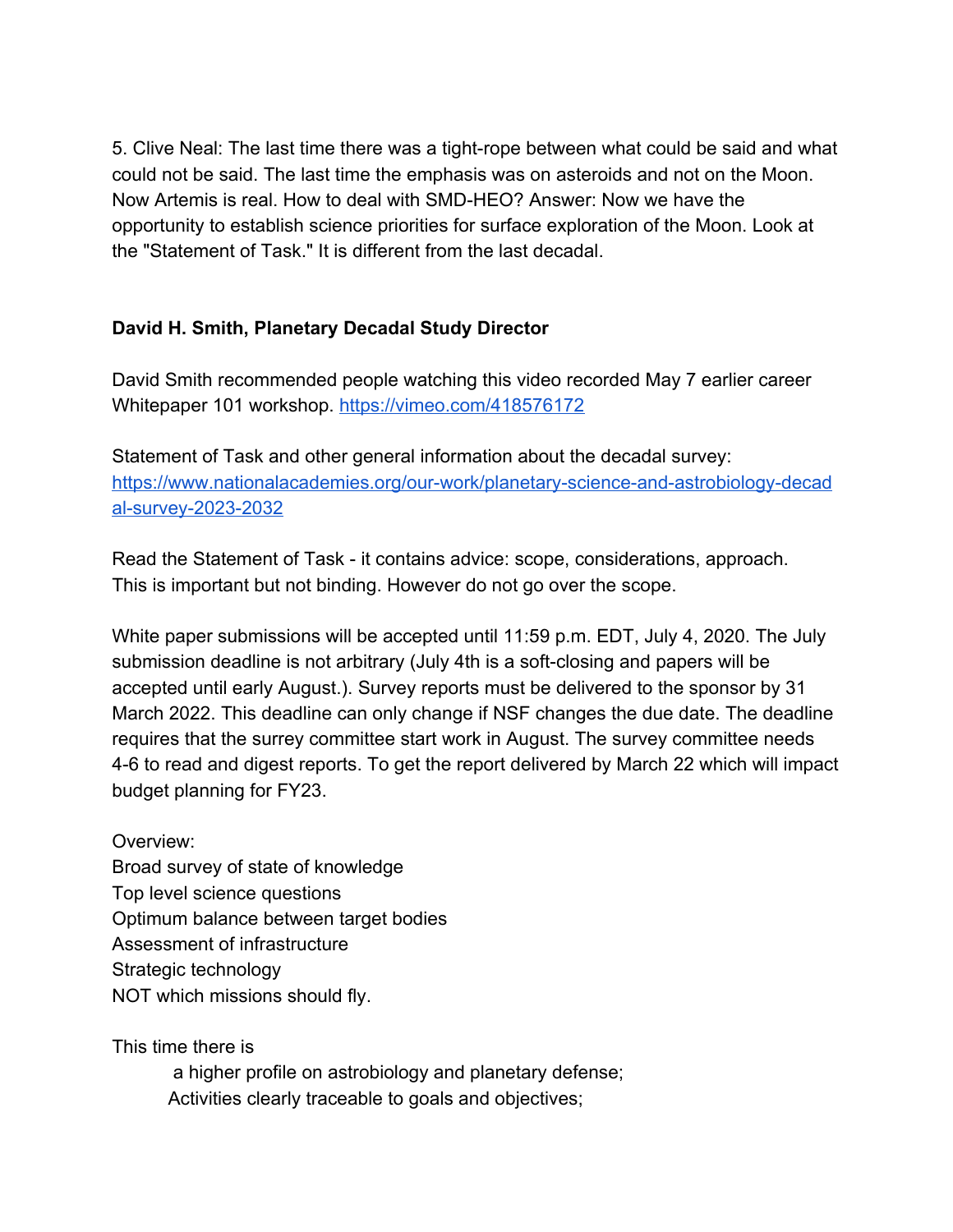Cross-disciplinary and across SMD directorates.

Pay attention to Item 1d: Mars and the Moon

Item 4: opportunities for investing in involving humans in-situ and the value of human tended investigations.

Early career opportunities: see vimeo.com/418576172

<<Dave Smith's advice is counter to Steve Squyres advice in multiple areas.>>

Questions:

Q: Will the Decadal survey be organized by planet or by topic? A. The webpage has multiple categories and can select multiple: Bodies, Topic, technique etc. Good strategy: Cross-reference other WP.

Peter Schubert: Is a shorter paper more important? Answer: You need to get your idea across. If the idea is of interest the author will be invited to present it to the committee. The idea is the key.

Clive Neal: The deadline is a NASA requirement to get the ideas into the 2024 budget? Answer: 4 July is set by the National Academies based on the due date of 31 March 2022 and previous experience.

Will there be more mission studies? There is a legal requirement to do mission studies. There are currently 11 PMCS studies (Planetary Mission Concept Studies) Lori Glaze has funded maybe 10 more. They take months.

-----------------------------------------------------------------------------------------------

# Solar System formation, dynamic processes, and chronology

Brad Jolliff: Sample Return from the Moon's South Pole-Aitken Basin New Frontiers Class Mission

Barb Cohen: Geochronology for the Next Decade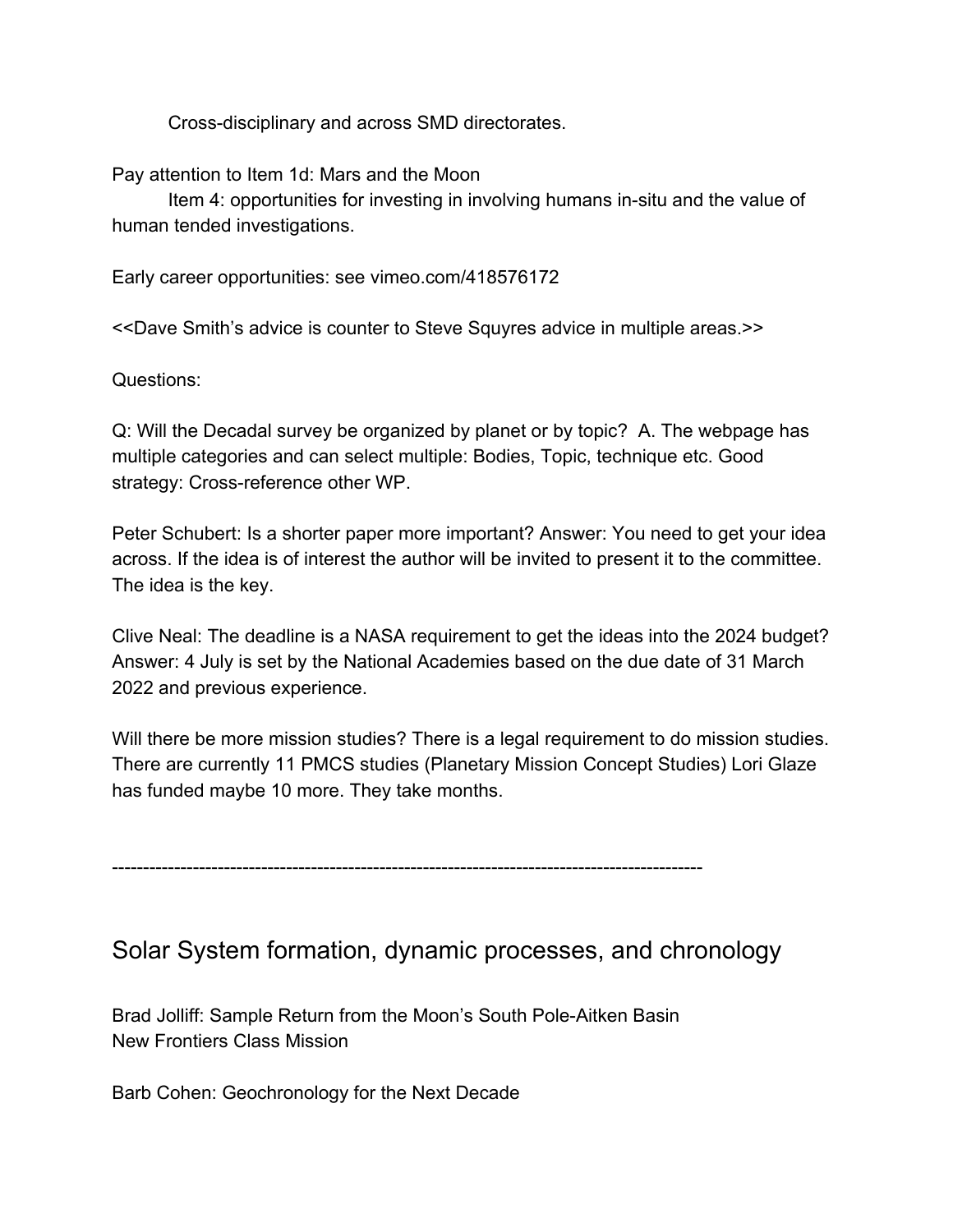New Frontiers Class Mission, expand the NF call to encompass sample return and in situ science to address key questions like bombardment

# Habitability and water/life and prebiotic organic

Dana Hurley: Lunar volatiles PSR Mission

Call for concept study Currently no co-authors? What science and be accomplished under the New Frontiers cost cap.

Parvathy Prem: Lunar Volatiles and Solar System Science

The last decadal survey occurred before a sea of changes in understanding the presence of volatiles on the Moon (LCROSS) and asteroids (DAWN). Concept study: review advances in understanding volatiles over the last 10 years, and identify outstanding questions. Important science to be done from orbit and on the surface investments in technology development continued investment in R&A Support for US participation in international partnerships

A growing list of co-authors, but none listed.

Paul Lucey: The Lunar Volatile Cycle

Outline many open issues: migration of volatiles within the system, quantitatively describe measurement requirements to meet science needs.

Goals: Actual ongoing dynamics and migration

Importance of non-PSR soils

Hematite at high latitudes > oxidized phase (!!) Unknown H budget at the poles

Bill Farrell & Ester Beltran: Lunar Polar Volatile Resources: Obtaining Their Origins Prior to Extraction

Determine the origins of polar deposits to understand if they are astrobiologically significant and therefore need protection. Needs to be done before human modification.

Answer to origins question may affect approach to resource mining.

Is an Environmental Impact Statement needed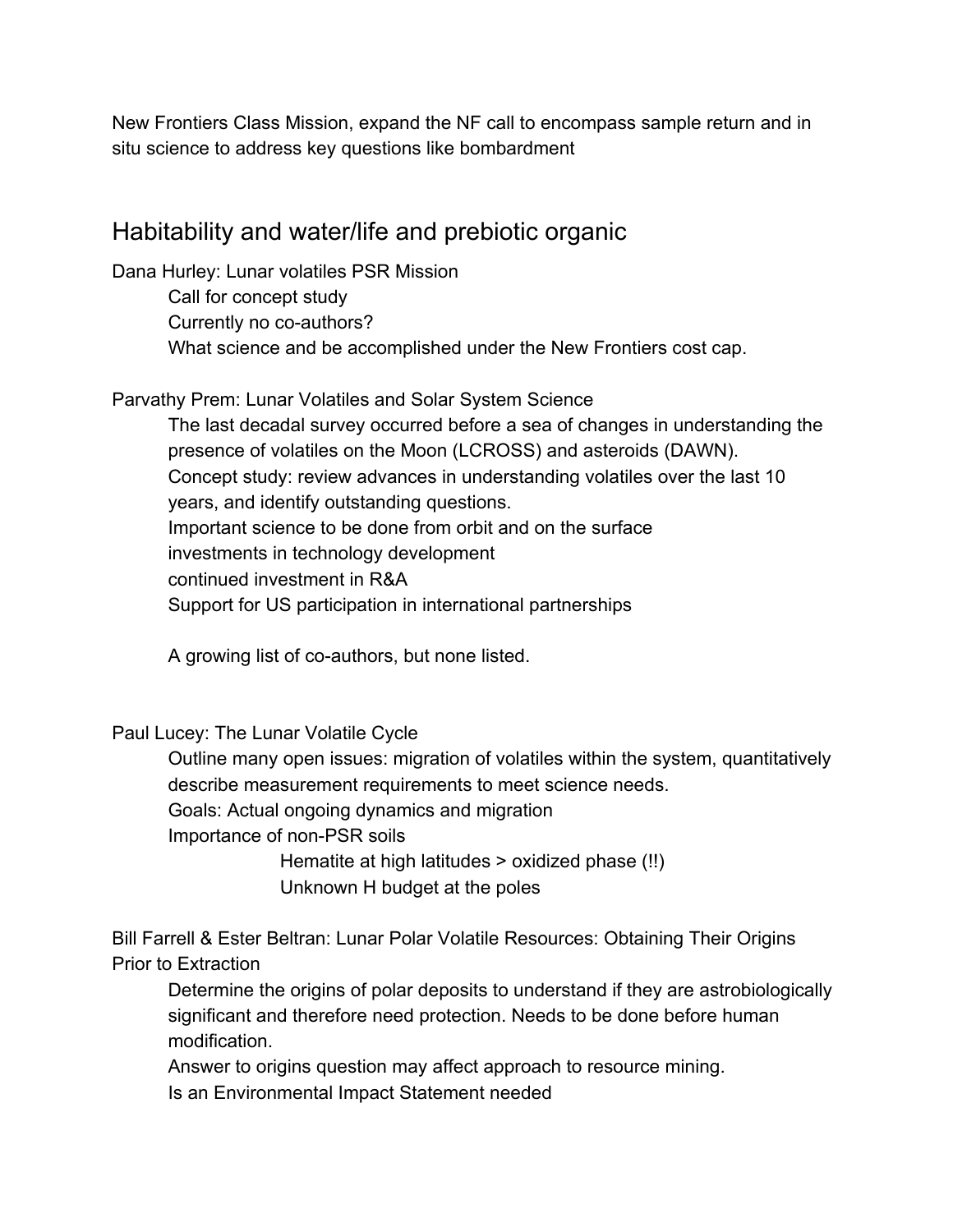Avoid contamination and volatile loss High priority Flagship mission (lander/rover) SSERVI should write an environmental impact statement: "avoid harmful contamination" Recommend mission into a PSR like Cabeus, something like PIPELINE (Hurley, APL)

get at origins before it is altered (e.g. S.A. Stern priority for LADEE)

David Paige: Low-Velocity Penetrator Networks for Lunar Polar Science and Exploration Mission concept: low-velocity penetrators (dozens of 1kg ballistic probes,

150m/sec)

Measurements: regolith structure to > 10 m depth; and composition/Volatiles at  $~1$  m depth

Instrument concepts for measurements not given

Discussion:

Barb Cohen suggested: LEAG to propose (as a white paper) the urgency to have a polar volatile mission study to this decadal survey. This topic has missed previous decadal study and not selected as a mission concept study.

Ron Creel: what volatiles are you talking about? Is this just water? there are other volatiles of interest such as Ar, Ne, S, Na, K, H, H2, He, CO, Ch4, Hg

Paul Lucey: How does the solar wind influence polar volatiles? Urgency in sampling the lunar volatiles before we destroy the pristine state.

Brad Blair: Study of volatiles deposited by each lunar landed missions. Rocket fuel could be spiked with certain isotopes for COVID like tracing. ;-)

Carle Pieters: the immediacy of measuring lunar volatiles while they are still pristine is critical. the 2007 SCEM report was written before these issues emerged. Ed Note: The SCEM report is not the latest document we have to work with, see ASM-SAT <https://www.lpi.usra.edu/leag/reports/ASM-SAT-Report-final.pdf>

Laura Kerber: Would you be able to do these missions using CLPS or SIMPLEX or similar? Barb Cohen: LEAG White paper to reinforce science belonging in Discovery and New Frontiers that can't be done with low cost missions.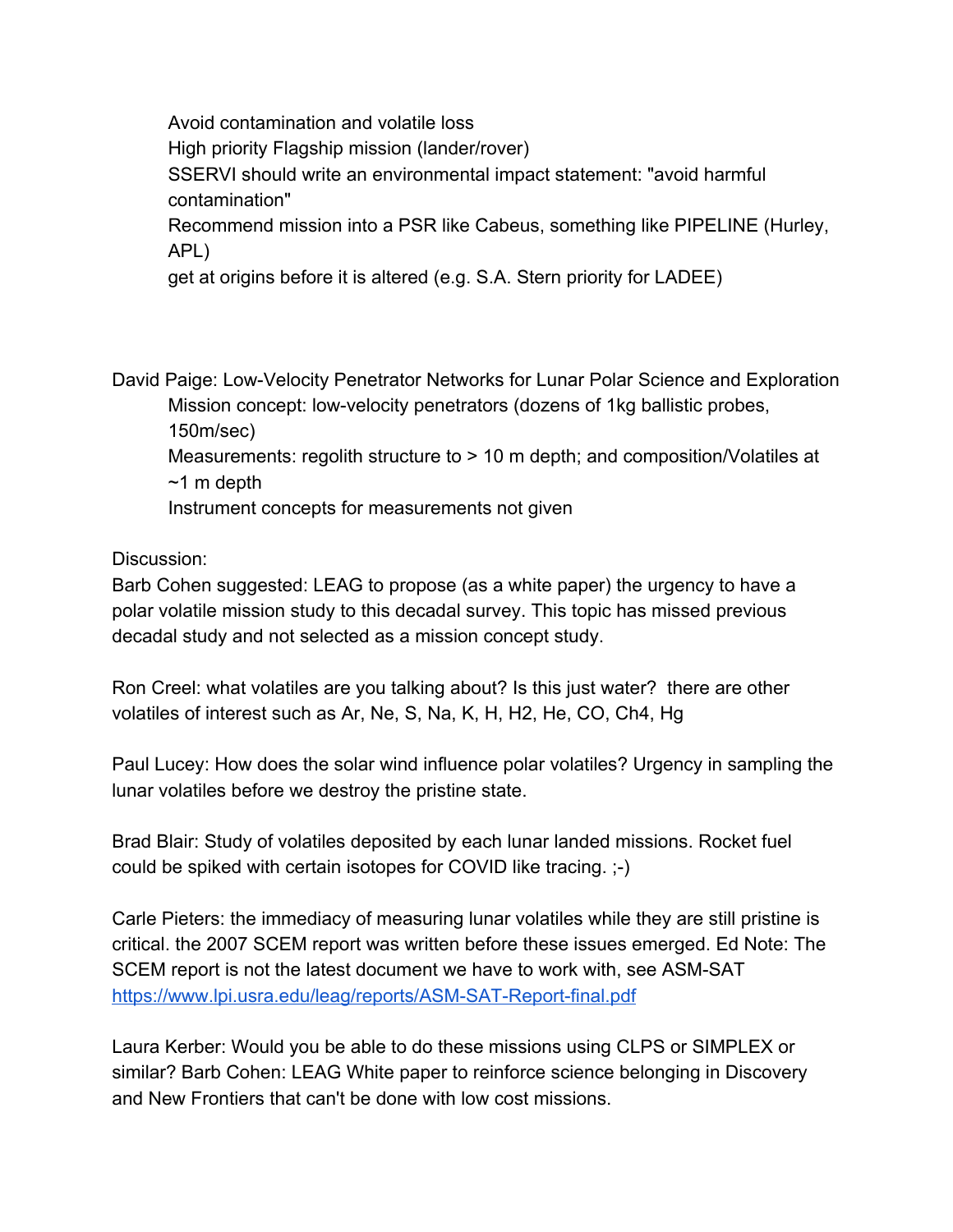# Evolution of surfaces / geologic evolution of bodies with and without atmospheres

Daniel Moriarty: The Moon is a Special Place

Need for this WP ID'd a last fall's LEAG meeting Community driven WP WP will ID critical science and exploration question relevant to the Moon Wholistic approach: orbital, landed, human, modeling, experiments, sample+data analysis

James Tuttle Keane: Crustal Dichotomies across the Solar System What is the origin of global asymmetry in bodies across the solar system Oldest structures, act as a datum, critical to understanding the formation of bodies in the solar system Catalog features, hypotheses, priority measurements to disentangle hypotheses. A few co-authors and welcomes more.

Laura Kerber: Secondary Crust Formation

Moon is a unique place to study secondary crust formation 12 co-authors, so far Relation of secondary crust and plate tectonics Relation of secondary crust and secondary atmospheres (newish hot topic)

Ghent and Zellner: Recent (< Ga) Bombardment Flux Across the Solar System

Science focus topic that came out of a recent LEAG meeting

Important for understanding the evolution of the early solar system Lunar impact flux is used to determine the flux on other bodies in the inner solar

system

Looking for coincident/correlated events on multiple bodies

Looking to connect big events in Earth's geologic past with impacts

Connects to Barb C's WP (in situ age dating)

Brett Denevi: Lunar Regolith development and evolution

The last decadal survey did capture the complexity of the regolith as well as it should.

What is the regolith to mega-regolith (bedrock) transition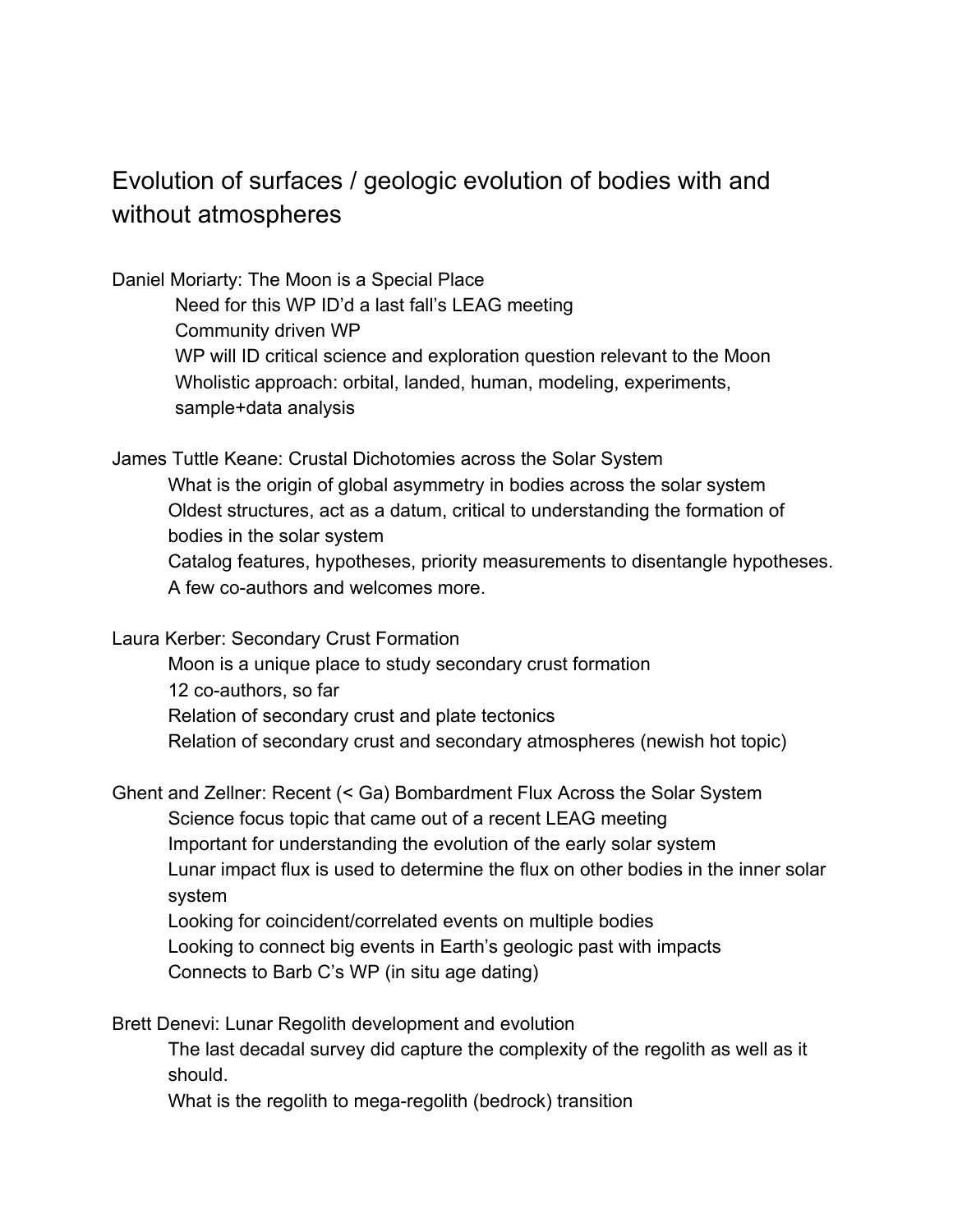Depth of regolith is uncertain Explore hypothesis for cold ejecta craters Understand how regolith is generated and mixed over time Pits (skylights) may provide a unique window into regolith development

Georgiana Kramer: The Plethora of Science Afforded by a Lunar Swirl Technical difficulties

### Dave Blewett

Lunar magnetic anomalies:

Three-part WP

- 1. Examine science questions associated with magnetic anomalies and Swirls
- 2. Measurements needed and survey of instruments that can make measurements
- 3. Consider Mission types

Michelle Thompson: Space weathering across the Solar System

Space weathering important for the interpretation of remote sensing data and recognizing environmental hazards and opportunities for humans exploration

Overlap with swirls (Kramer/Blewett), impact flux, and volatile generation

Xu Wang: Electrostatic dust transport on the Moon and airless bodies across the solar system

The fundamental question: how do particles get enough charge to be lofted Understand the surface evolution of bodies (overlap with Denevi/regolith) Promote lab experiments, computer models, in situ measurements

Sarah Valencia: High Priority Sites for Returned Lunar Samples Build consensus for the highest priority sites to target for sampling Strengthen the case for the value of returned samples v. in-situ measurements. Needs to be written to be supportive of WP that promote science with remote sensing, in-situ analyses,

Laura Kerber: the importance of bedrock exposure

Bedrock samples give a better context for geochemistry, petrology, mineralogy than a complex mixture of regolith particles.

Overlap with Denevi/Regolith as it seeks paleo regoliths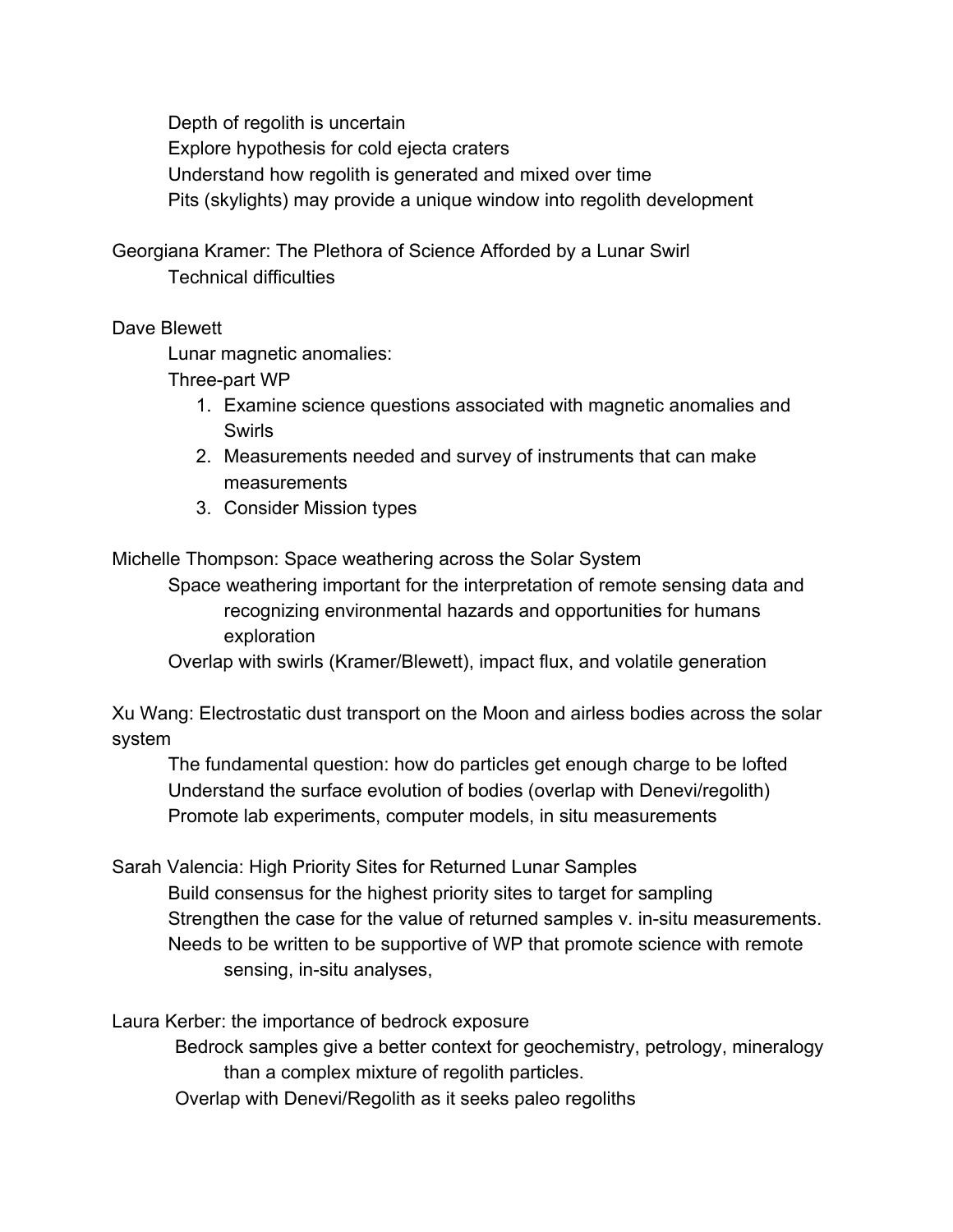Danial Moriarty: Sample Return from multiple Target Locations

Need for this WP ID'd a last fall's LEAG meeting

Understand the diversity of rock types and their horizontal/vertical context

Overlap with Kerber/bedrock, Valencia/Return samples, Denevi/Regolith, etc.

Overlap with Brad Jolliff: Sample Return from the Moon's South Pole-Aitken **Basin** 

Develop a single mission architecture to achieve goals of sampling multiple target locations

Does this include Gateway in the architecture?

Could be an introduction to WPs that it dovetails with

Tim Glotch: Next-generation lunar orbiter

Looking for HEOMD co-authors and their input on this WP. To help with landing site locations and landing hazard assessment

Trade studies for what can be done with smallsats v. large sats.

Any WP advocating science that can be done with small/cube sats

White Papers missing:

- 1. Early bombardment across the solar system
- 2. Impact process across all scales
- 3. Geophysical methods (e.g., thermal probes, seismometers)
- 4. Studies of the Moon's deep interior (inner evolution) also appear absent (except for Rene Webber's WP later on)
- 5. Magma ocean concepts missing
- 6. Measuring lunar surface volatiles and generation with experiments

# Interior evolution and volcanism

Laura Kerber: Volcanism Across the Solar System

Importance of volcanism in planetary formation in crustal formation, atmospheric formation, and understanding of planetary interiors,

Volcanic flux could seed or destroy life

Needs examples of critical topics to study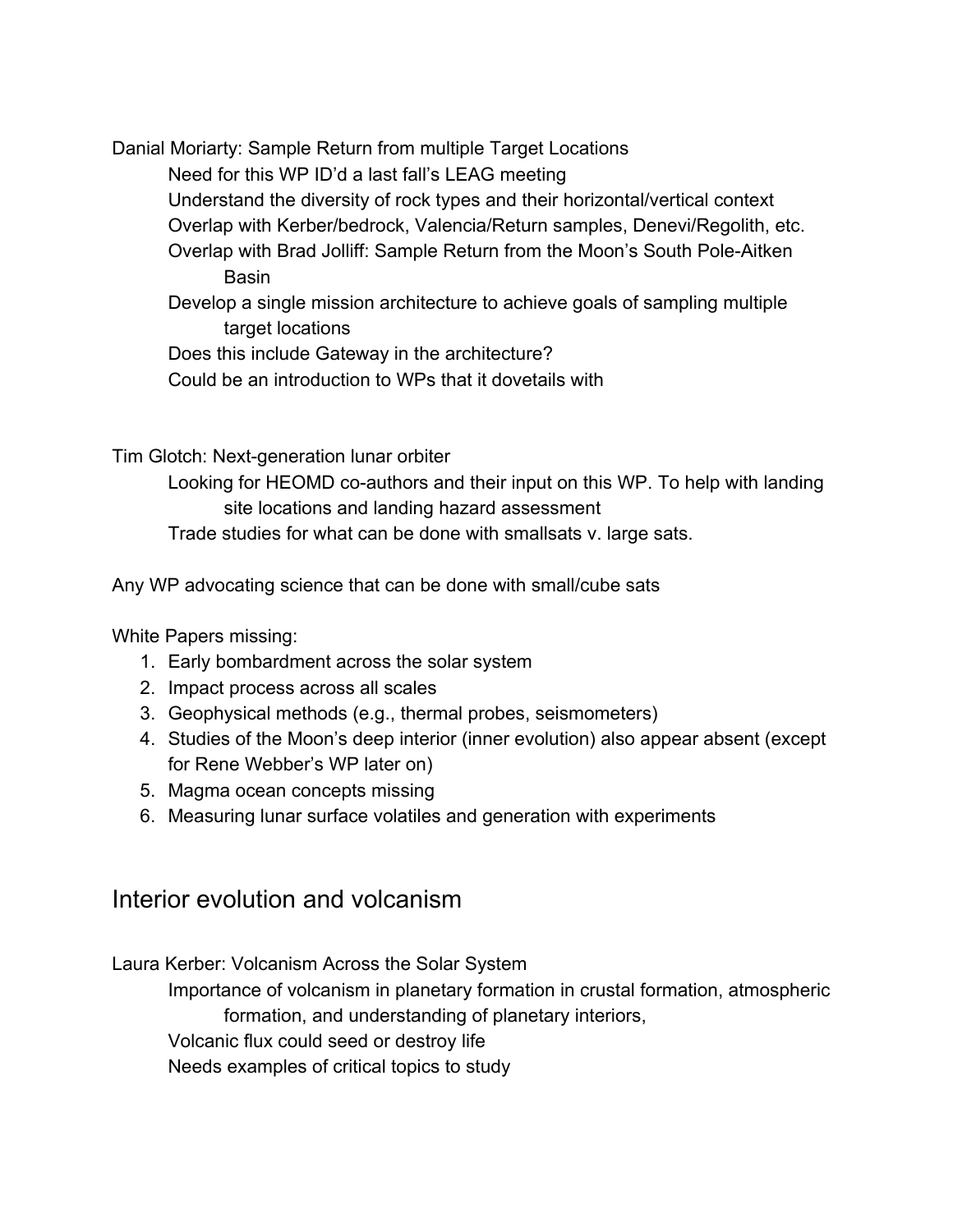Sarah Valencia: End-member volcanism in the absence of plate tectonics: Silicic volcanism on the Moon

Explore the phenomenon of the formation of silicic rocks on a one-plate planet Overview of silicic rocks: samples and formation mechanisms Compile a list of observations and outstanding questions. Application to other bodies in the solar system Mission concepts. Could have a connection to volatile evolution

Erica Jawin: Exploring end-member volcanism on the Moon at the Aristarchus Plateau Focus is on endmember volcanism at the Aristarchus Plateau Could this WP be combined with Valencia WP to strengthen and not dilute? Does it consider Intuitive Machines landing proposed for Aristarchus Plateau Didn't mention that Aristarchus Plateau was a constellation site

Sam Lawrence: Sampling the Youngest Lunar Basalts

Overlap with Valencia: High Priority Sites for Returned Lunar Samples and Barb Cohen: Geochronology for the Next Decade

Unit P60 basalts are critical as a calibration for crater size-frequency models, thermal history of the Moon.

Matt Siegler: Passive Microwave Radiometry

Misson concept (landed, orbit, from Earth)

Use emitted microwave/radio wave (100MHz-100GHz) to measure geothermal heat flux and probe subsurface for ice

Renee Weber: The rationale for the deployment of a long-lived geophysical network on the Moon

The scientific rationale for deploying a global, long-lived network of geophysical instruments

Mission concept study

Propose operating through the lunar night. Lunar polar volatile measurements and ISRU need to (probably) promote this more

Good catchphrase: Lunar science is solar system science

MIssion WP:

What we have learned about the LMO since the SCEM report. Enabling Technologies that are needed to address the science.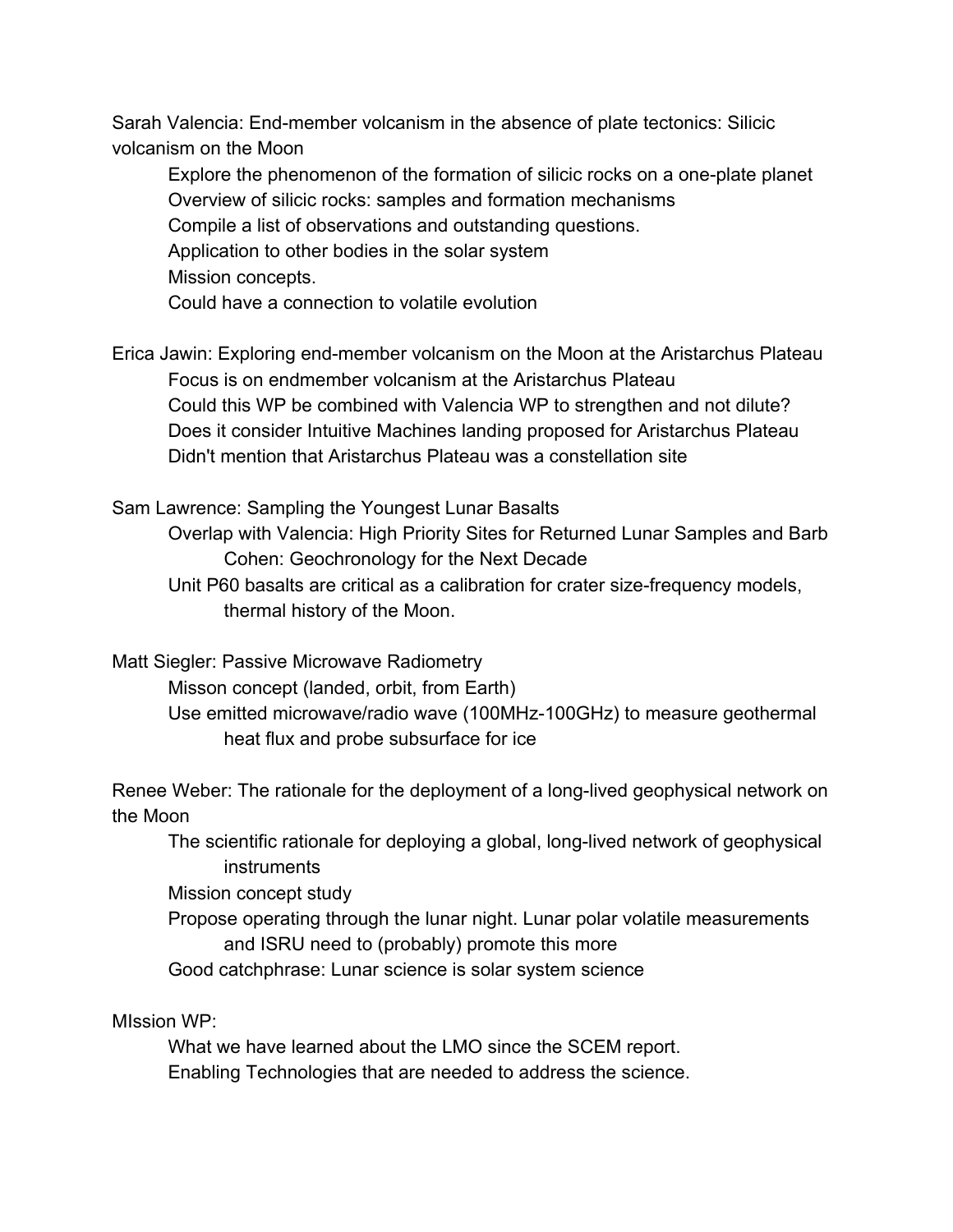# Technology and human exploration

Kelsey Young: The interface between human exploration and lunar decadal science Artemis program, as a sustained program, demonstrates the value of humans on the Moon.

What is the value of human brains on the surface of the Moon, in situ, opportunistic science, payload assembly, ground cover, pressurized and unpressurized vehicles.

Evaluate high priority better done with humans

Importance of mobility.

Importance of analog field testing

Use as a wide community effort as a well Reference white papers to help others.

Ryan Watkins: Understanding and mitigating plume effects during powered descents on the Lunar surface

Understand and mitigate plume effects

Current state of knowledge now: when rockets land on the surface of the Moon Particle size distribution, characteristics, etc…

Physical alterations

Multiple landings on the same site and/or prevent issues of plume effects. Polar and nonpolar regions

Joshua Cahill: Impacts flash/flux monitoring and its implications for exploration Recent impacts, paper at LRO, detected new craters, new impacts. Understanding flux, monitor humans and protect them while on the Moon. Improvement techniques to detect and study impacts. Concerns about impact flux: current impact flux from large to microscopic, primary or secondary. Random or is there a pattern? Doing activities from LRO data. Hazard

assessment evaluation,influence operations, humans and robotic missions, habitats, etc…

Discussion from image presented: Is there a distribution? No statistical data yet.

Georgiana Kramer: The mutuality between science and commercial exploration of the Moon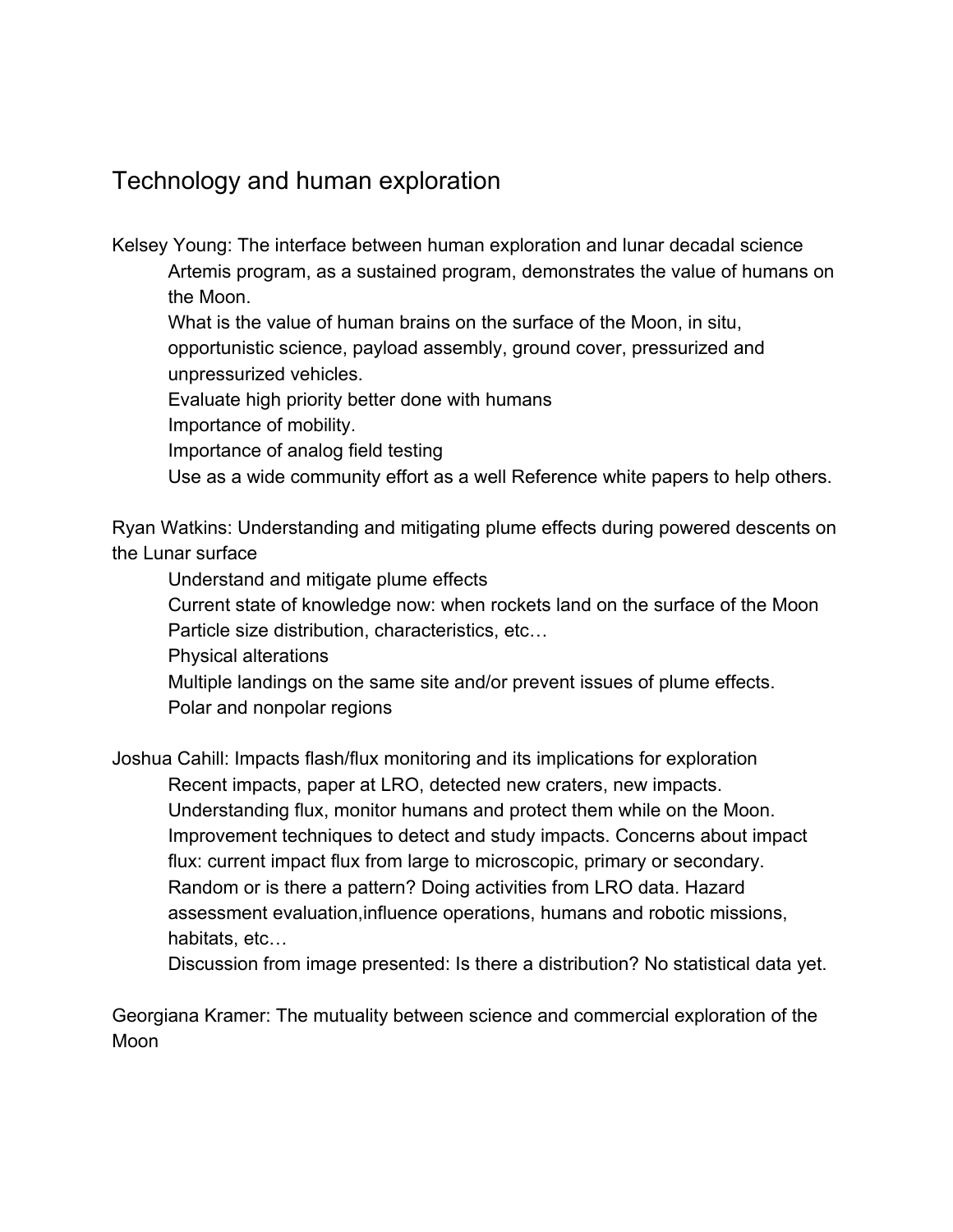Esther Beltran: The importance of human missions vs. robotics for the more 'bang for the buck' in science return.

To reach out to Kelsey Young to combine efforts.

#### Stephen A. Bailey: Reconnaissance Drone for Lunar Exploration

Lunar hopper miniaturized to be carried out by astronauts to help them with the mission. Areas where it's difficult to access. Quad Copter technology is ready to go and high TRL carries significant payloads. Full payload for 5 Km length, or lighter payloads further away regions, 1-way trip can go even further.

Allow in a way that can enhance operations that can augment human missions. Can have penetrators, drop probes, etc...can extend missions.

#### Elisha Jhoti: an ultra-low altitude lunar orbiter

Mission concept high resolution data is a requirement, critical to address while the surface is still pristine. Ultra-low orbiter altitude to understand the surface that helps really understand terrain. Model dynamics, cost-effective. Advance surface exploration & ISRU beyond LRO, better to learn with this orbiter probe for much higher resolution.

Ron Creel:Technologies for Lunar Night Survival and Operation

Talk about operations now not later, systems that operate at all levels. Different systems are helping from low TRL to high. Plans for implementation. Comment: look at other concepts that require night survival and overlap with the other authors that have similar topics.

#### Jonathan Grandidier: Power beaming for Deep Space and PSRs

Concept of laser beaming without wires, transfer of power without wires. Laser beam only way to power robotics or instruments in PSRs, might be the only way to provide power. Provide power during the night. Beam power to a receiver during the lunar night. It's already used in Army, terrestrial applications. End-to-end system design. Each subs-system has elements. Different distances across the surface terrain, needs to be optimized for space. Different authors are contributing to the paper now. Could have unexpected applications for Space.

Ron Creel: Isolation Technology for Lunar Dust Control

We might not be able to test for this issue here on Earth, dust is the major issue in Lunar space missions. We could overcome most of the problems but dust is probably the most difficult to solve.

Isolate, is the best way, example as in JSC, hazard at many levels. Lunar airlock is very critical for Moon missions.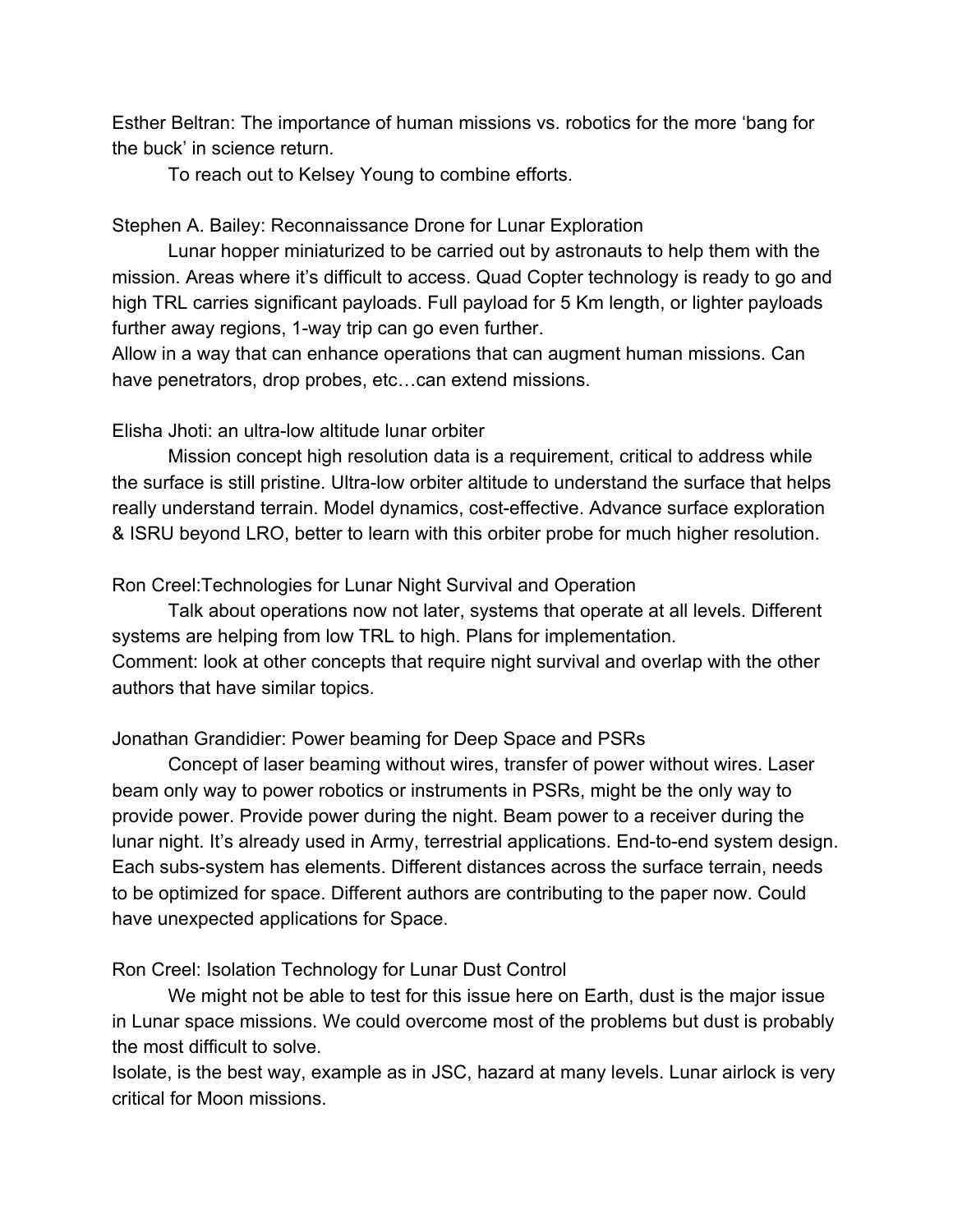Backup notes from Ashley Royce:

### **Kelsey Young- The interface between human exploration and lunar decadal science**

-Demonstrates value of having Humans on the moon for in situ decadal science accomplishment Deployment of sensitive payments better completed by astronauts. Humans can cover more ground and complete high-priority sampling better . Importance of science and human space flight community collaboration

### **Ryan Watkins- Understanding and Mitigating Plume Effects during Powered Descents on the Lunar Surface**

Hardware and environmental impacts (known and potential for future missions). Outstanding questions: particle size distribution lofted by exhaust fumes, particle direction, speed, volume, distance, etc.

Recommendations: Image descent on every landed mission, other measurements of plume effects.

\*Ron creel: Any studies on S4B studies and how they impacted the moon?

\*Ryan: Not aware, ask Phil Metzger

#### **Joshua Cahill- Impact flash/flux monitoring and its implications for exploration**

-What is the current impact flux large and small

-What techniques help us better understand what caused the impacts

-Distribution of impactors and range of influence

-Range of meteoritic infall size

-May influence operations of landers and robotics and how they weather the moon's conditions

### **Georgiana Kramer- The Mutuality Between Science and Commercial Exploration of the Moon**

Enable transmission of power without wires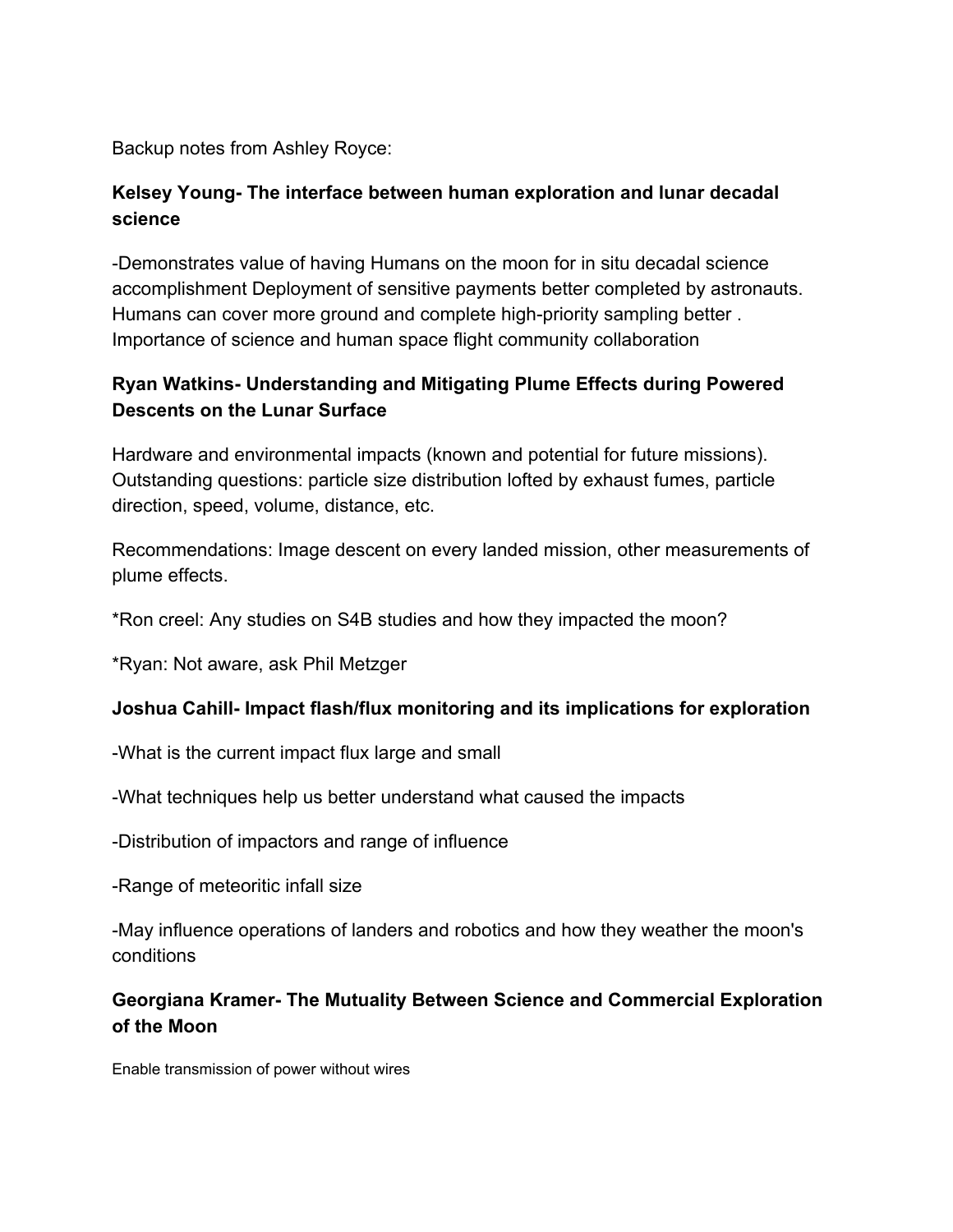-Objective is to charge a small robotic power system located in a PSR from a solar powered lander located at the rim of the crater.

-May be only way to power in PSR

-Further term option is to provide power to lunar base from an orbiter during lunar night

### **Esther Beltran- "The Importance of human missions vs. robotic for more "bang for the buck" in science return**

-How to implement human missions

-How to address the concepts of how humans can help the science from a science perspective

-Open to joining other authors to combine similar topics together

#### **Stephen A Bailey- Reconnaissance Drone for Lunar Exploration**

-Need for Drone that can complete many smaller missions

-Exploring areas that are hard to access/cross, slopes, landing sites, interiors of lava tubes

-TRL9 using conventional technology, carrying 9kg science payload and 10kg of propellent, can cover 10km round trip or 160km one way trip

-Can take small pails from lunar surface to low lunar orbit

-Augment the human and robotic missions

-Powered by batteries and self-charges, outfitted with variety of different equipment for sample acquisition and return

#### **Elisha Jhoti- An Ultra-Low Altitude Lunar Orbiter**

-High resolution data required for next decade of lunar exploration

-Advance surface exploration and ISRU beyond LRO

-Low-altitude flight during duration of mission

-Orbiter would be sustainable and cost effective due to remaining in orbit